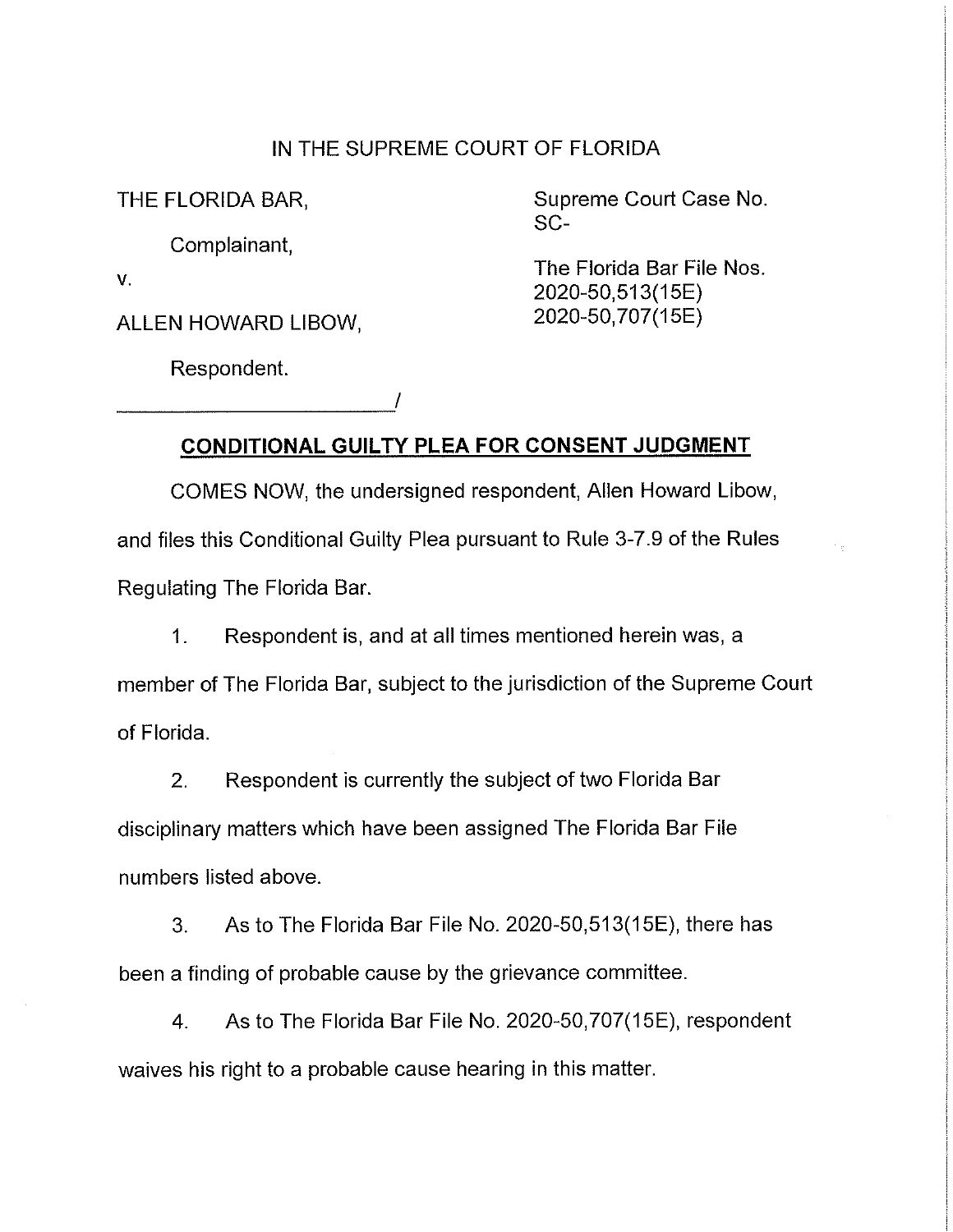5. Respondent is acting freely and voluntarily and tenders this plea without fear or threat of coercion. Respondent has chosen to represent himself throughout these proceedings.

6. The disciplinary measures to be imposed upon respondent are as follows:

A. Respondent shall receive a public reprimand to be administered by publication.

B. Respondent agrees to contact Florida Lawyers Assistance, Inc. (FLA, Inc.), at 800-282-8981 for an evaluation within thirty (30) days of Supreme Court order entered approving this consent judgment.

C. At the end of sixty (60) days, respondent will provide the bar's headquarters office with proof that respondent has scheduled an evaluation.

D. Respondent will abide by all recommendations made by FLA, Inc., including, but not limited to, entering into a rehabilitation contract for a term to be determined by FLA, Inc.

E. If a contact is recommended, respondent will pay a FLA, Inc., registration fee of \$250.00 and a probation monitoring fee of \$100.00 per month directly to FLA, Inc. The Florida Bar will monitor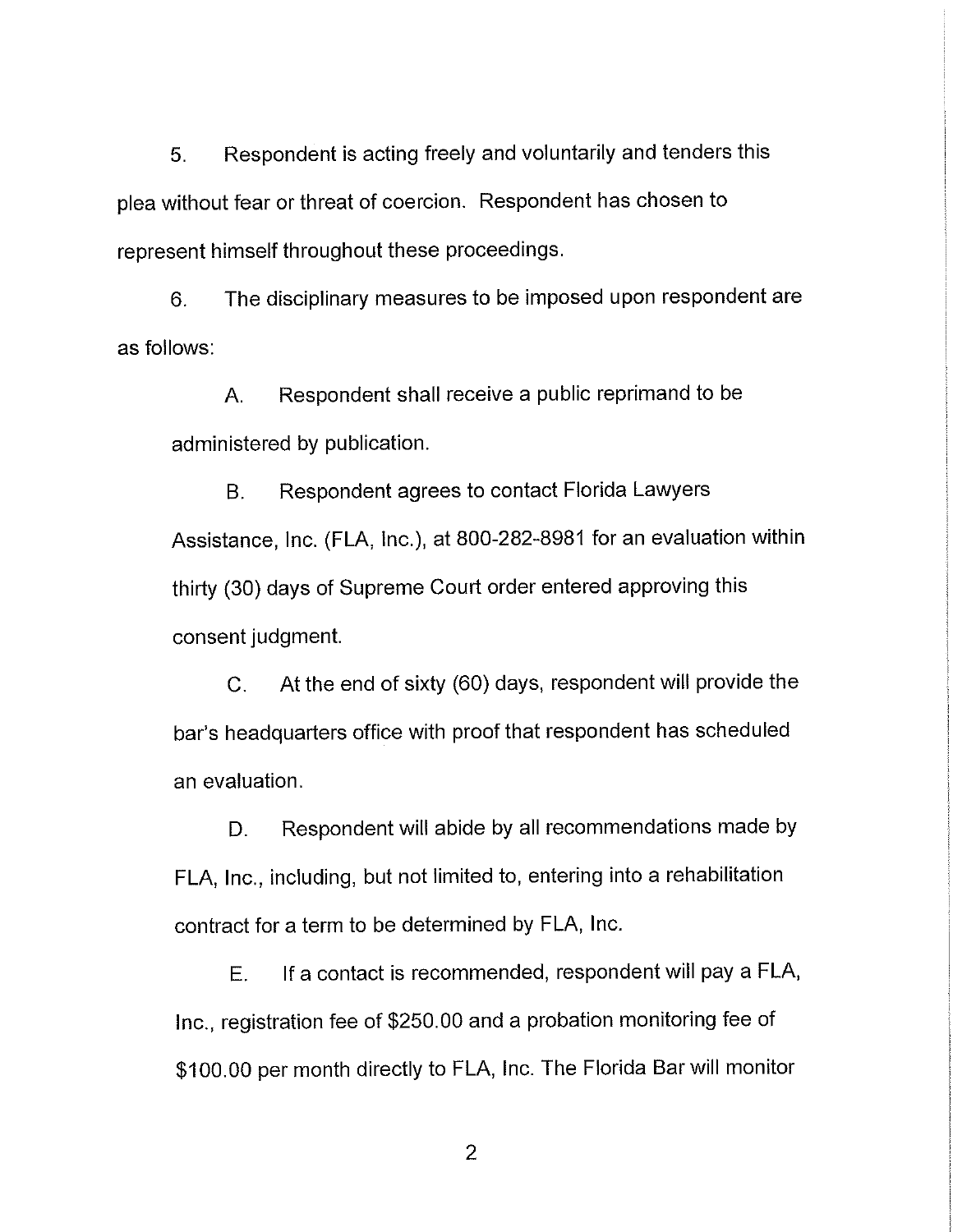respondent's compliance with his/her FLA, Inc. rehabilitation contract, including nonpayment of the monthly monitoring fees. Should respondent fail to pay FLA, Inc., respondent's failure to pay will be reported to The Florida Bar and the bar will follow up, with regards to respondent's noncompliance, up to and including holding respondent in contempt for failure to pay the monthly monitoring fees.

F. All of the above shall be at respondent's expense.

G. Respondent agrees to attend The Florida Bar

Professionalism Workshop within six months of the Court's order approving the proposed consent judgment.

H. Respondent agrees to pay The Florida Bar's costs in this matter.

7. The following allegations and rules provide the basis for respondent's guilty plea and for the discipline to be imposed in this matter:

As to The Florida Bar File No. 2020-50,513(15E):

A. Respondent handled two dissolution matters in which he represented the wives in front of the Honorable Jessica Ticktin, Palm Beach County Judge.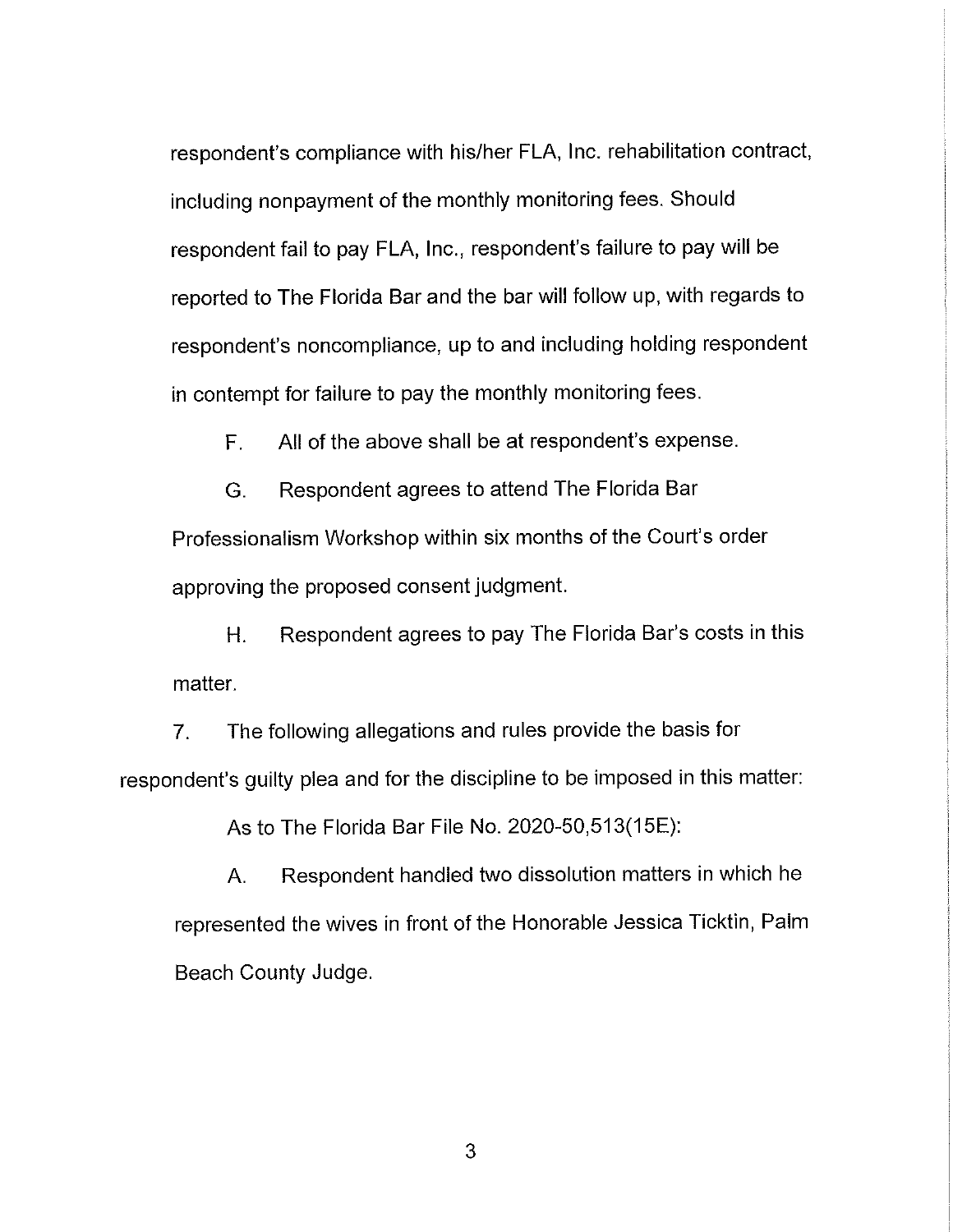B. In both cases, respondent sent unprofessional communications to opposing counsel. (Attached hereto as **Exhibit A**  is a compilation of the relevant e-mails sent by the respondent.)

C. In both cases, motions were filed which alerted the judge to these communications.

D. The judge verbally warned respondent to refrain from said conduct.

E. Respondent then moved to disqualify Judge Ticktin.

F. In the body of his motion, respondent made disparaging comments about Judge Ticktin.

G. By the conduct set forth above, respondent violated the Oath of Admission to The Florida Bar [I do solemnly swear: ... I will maintain the respect due to courts of justice and judicial officers; ... I will abstain from all offensive personality and advance no fact prejudicial to the honor or reputation of a party or witness, unless required by the justice of the cause with which I am charged; ... So help me God."]; The Florida Bar Creed of Professionalism [I revere the law, the judicial system, and the legal profession and will at all times in my professional and private lives uphold the dignity and esteem of each. ... I will strictly adhere to the spirit as well as the letter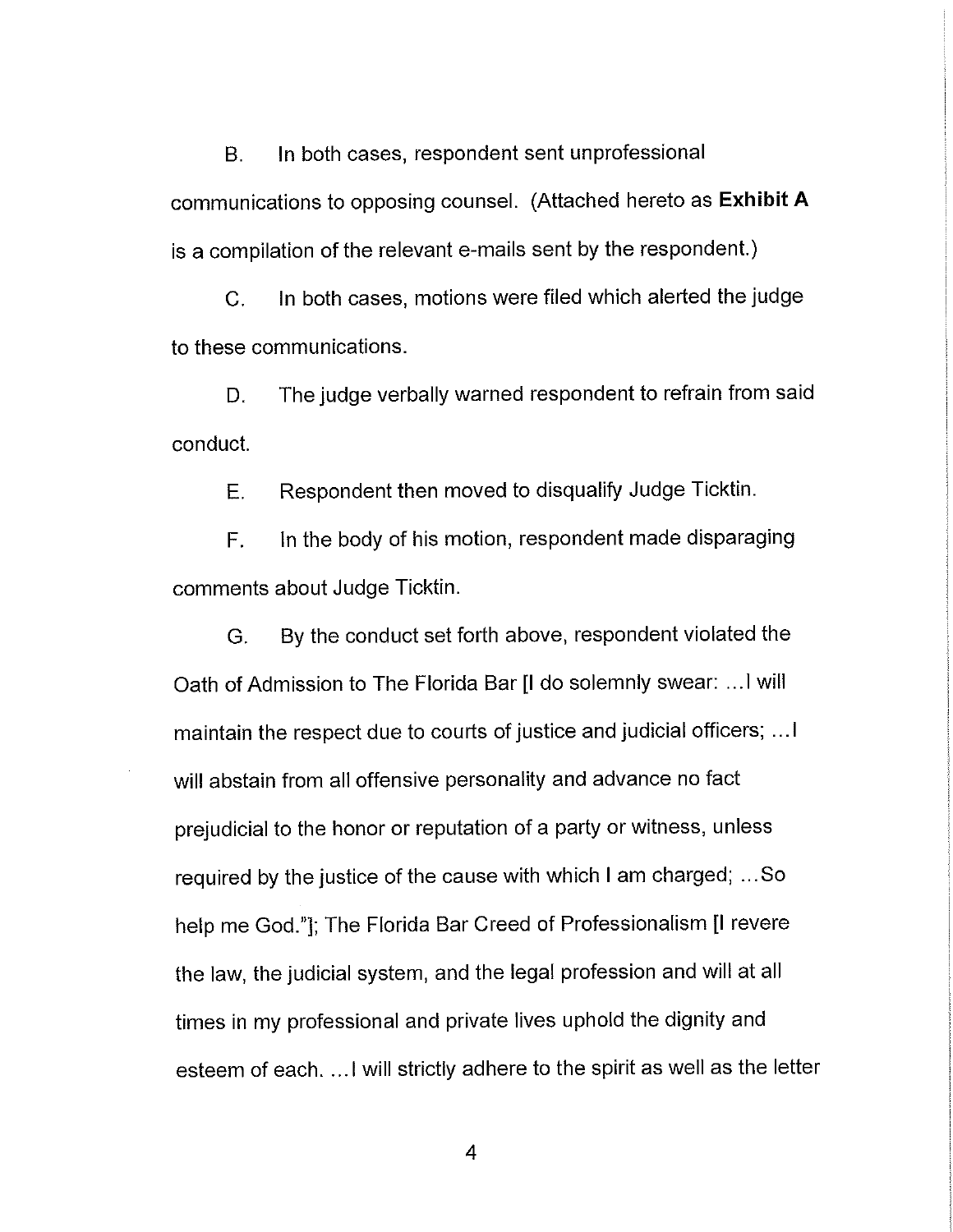of my profession's code of ethics, to the extent that the law permits and will at all times be guided by a fundamental sense of honor, ... I will conduct myself to assure the just, speedy and inexpensive determination of every action and resolution of every controversy. I will abstain from all rude, disruptive, disrespectful, and abusive behavior and will at all times act with dignity, decency, and courtesy. I will respect the time and commitments of others. ... I will exercise independent judgment and will not be governed by a client's ill will or deceit. My word is my bond.]; R. Regulating Fla. Bar 4-8.2(a) [A lawyer shall not make a statement that the lawyer knows to be false or with reckless disregard as to its truth or falsity concerning the qualifications or integrity of a judge, mediator, arbitrator, adjudicatory officer, public legal officer, juror or member of the venire .... ]; 4-8.4(a) [A lawyer shall not violate or attempt to violate the Rules of Professional Conduct, knowingly assist or induce another to do so, or do so through the acts of another.]; and 4-8.4(d) [A lawyer shall not engage in conduct in connection with the practice of law that is prejudicial to the administration of justice, including to knowingly, or through callous indifference, disparage, humiliate, or discriminate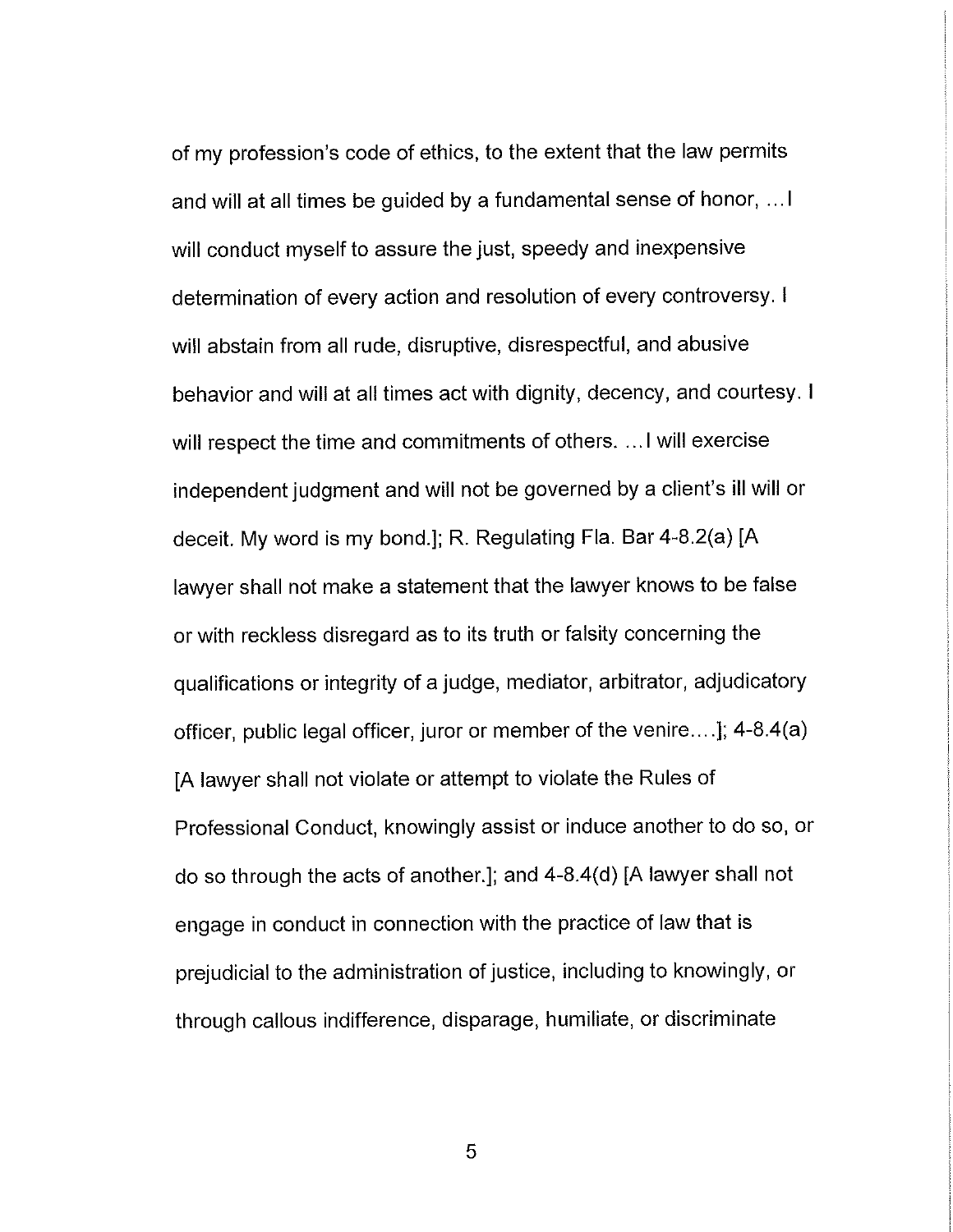against litigants, jurors, witnesses, court personnel, or other lawyers on any basis.].

As to The Florida Bar File No. 2020-50,707(15E):

A. In 2016, respondent filed suit against a client for fees owed.

B. The client hired respondent's former law partner to represent her.

C. Respondent and his former law partner had an acrimonious dissolution of their partnership.

D. The court found that respondent's manner of litigation was vexatious and his conduct toward his former partner was unprofessional.

E. Based upon respondent's conduct, the court ordered respondent to pay nearly \$70,000 in attorney's fees.

F. By the conduct set forth above, respondent violated R. Regulating Fla. Bar 4-8.4(a) [A lawyer shall not violate or attempt to violate the Rules of Professional Conduct, knowingly assist or induce another to do so, or do so through the acts of another.]; and 4-8.4(d) [A lawyer shall not engage in conduct in connection with the practice of law that is prejudicial to the administration of justice, including to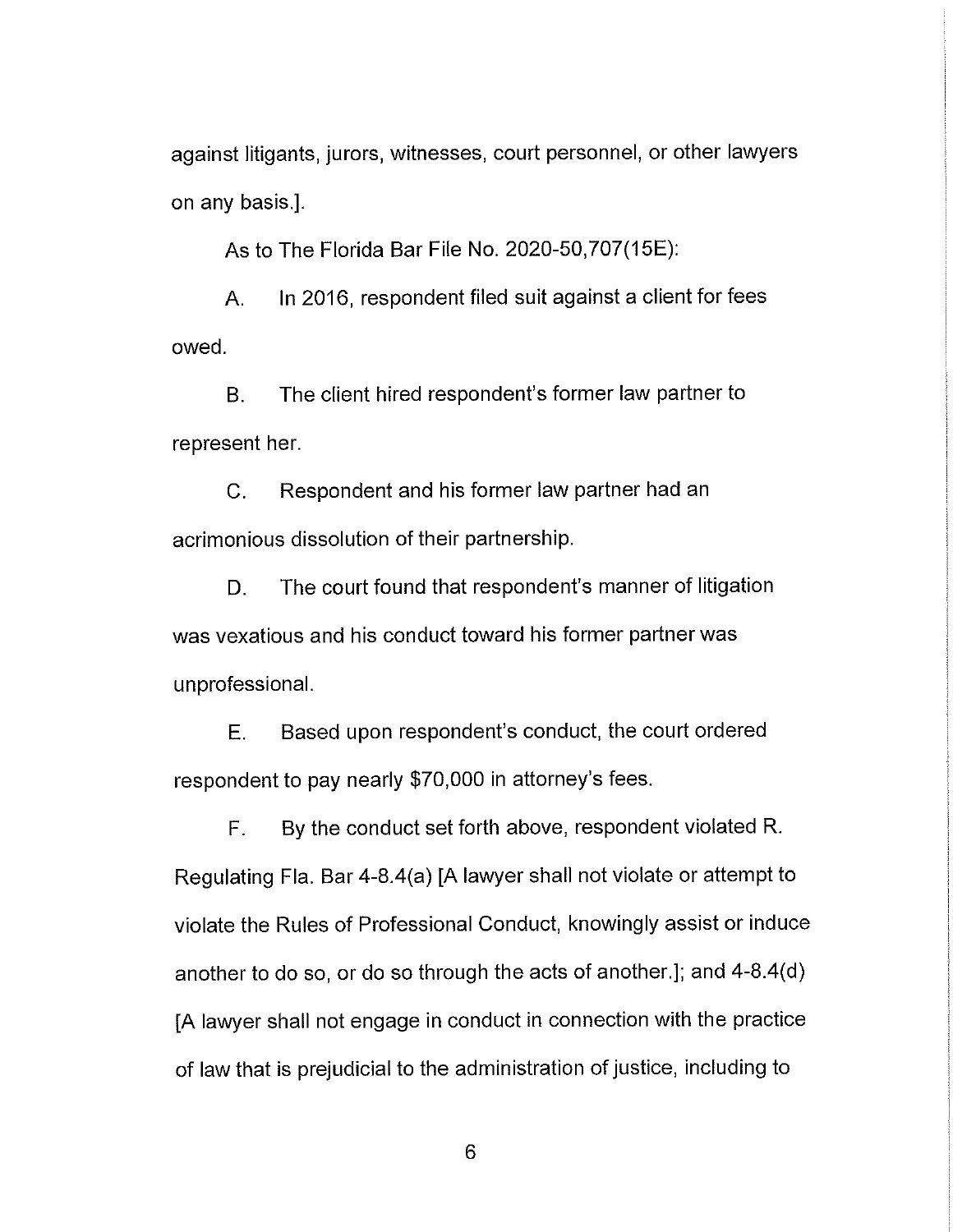knowingly, or through callous indifference, disparage, humiliate, or discriminate against litigants, jurors, witnesses, court personnel, or other lawyers on any basis.].

8. In mitigation of his actions, respondent asserts the following:

A. Respondent has been a member of The Florida Bar since 1991 and has no prior disciplinary history.

B. Respondent is passionate about the protection of children in custody disputes. He now recognizes that he cannot express himself unprofessionally, regardless of his good intentions.

C. Respondent has repeatedly advised that he would be open to attending professionalism training so he can better understand any issues with his communications and address those issues.

D. Respondent and his former law partner have a history of a strained relationship which was a contributing factor to respondent's conduct.

E. During the time period of these events, respondent was under severe stress associated with his own alimony and child support obligations.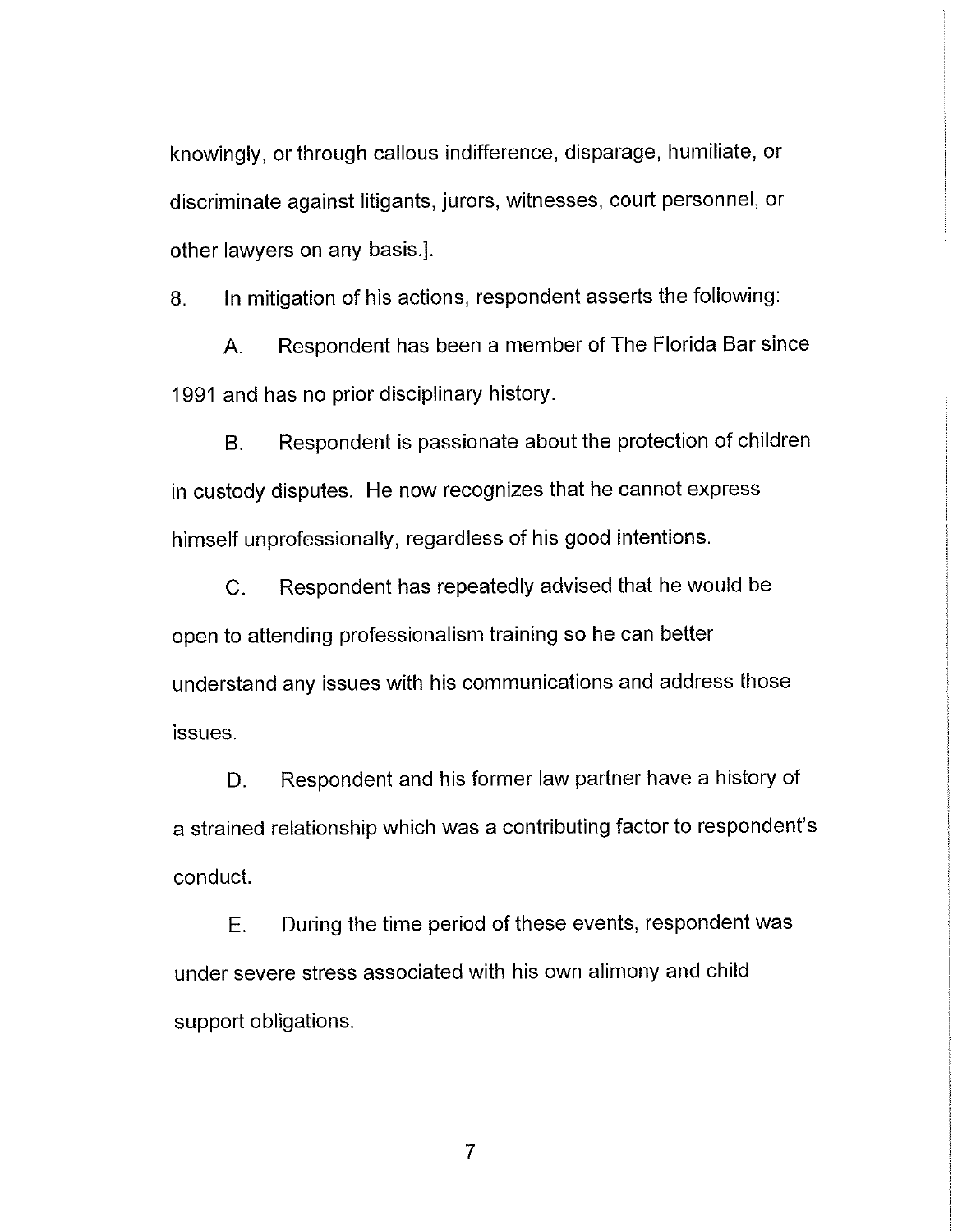F. Respondent has recently experienced severe medical conditions resulting in two near fatal strokes and dealt with a cancer diagnosis.

G. Respondent has handled many matters pro bono for the indigent, including landlord/tenant disputes, tax matters, and representing victims of crime.

H. Respondent has provided pro bono services to his local synagogue by assisting with legal issues concerning construction of a new building, title, and usage.

9. The Florida Bar has approved this proposed plea in the manner required by Rule 3-7.9.

10. If this plea is not finally approved by the Board of Governors of The Florida Bar and the Supreme Court of Florida, then it shall be of no effect and may not be used by the parties in any way.

11. If this plea is approved, then respondent agrees to pay all reasonable costs associated with this case pursuant to Rule 3-7.6(q) in the amount of \$1,250.00. These costs are due within 30 days of the court order. Respondent agrees that if the costs are not paid within 30 days of this court's order becoming final, respondent shall pay interest on any unpaid costs at the statutory rate. Respondent further agrees not to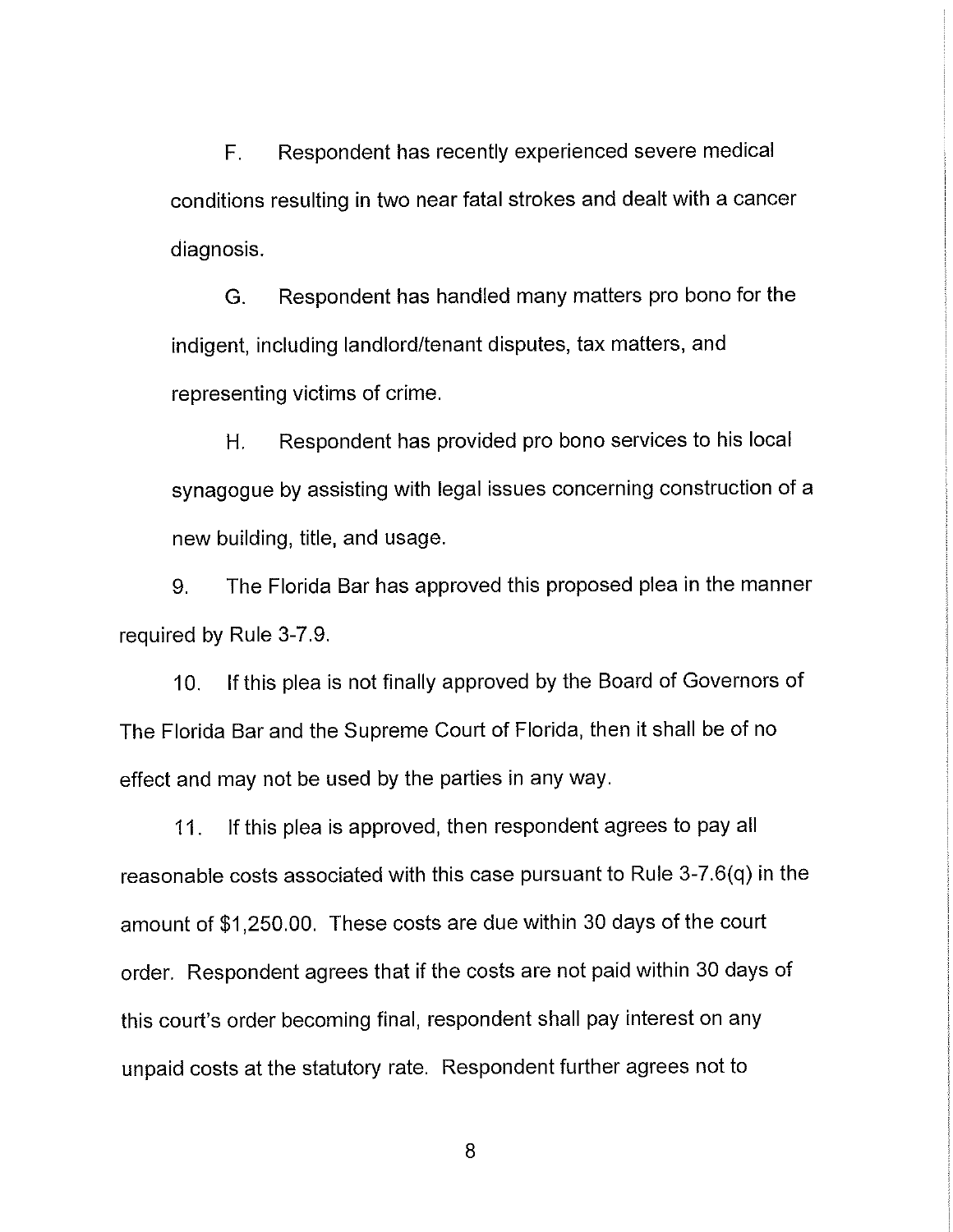attempt to discharge the obligation for payment of the Bar's costs in any future proceedings, including but not limited to, a petition for bankruptcy. Respondent shall be deemed delinquent and ineligible to practice law pursuant to Rule 1-3.6 if the cost judgment is not satisfied within 30 days of the final court order, unless deferred by the Board of Governors of The Florida Bar.

12. Respondent acknowledges the obligation to pay the costs of this proceeding and that payment is evidence of strict compliance with the conditions of any disciplinary order or agreement and is also evidence of good faith and fiscal responsibility. Respondent understands that failure to pay the costs of this proceeding will reflect adversely on any other bar disciplinary matter in which respondent is involved.

13. This Conditional Guilty Plea for Consent Judgment fully complies with all requirements of the Rules Regulating The Florida Bar.

Dated this  $\frac{1}{2}$  th. day of  $\frac{1}{2}$  day  $\frac{1}{2}$ . I

 $\frac{1}{2}$   $\frac{1}{2}$ 

Allen Howard Libow, Respondent Allen Libow, P.A. 4651 North Federal Highway Boca Raton, FL 33431 (561) 910-6970 Florida Bar No. 899135 alibow@libowlaw.com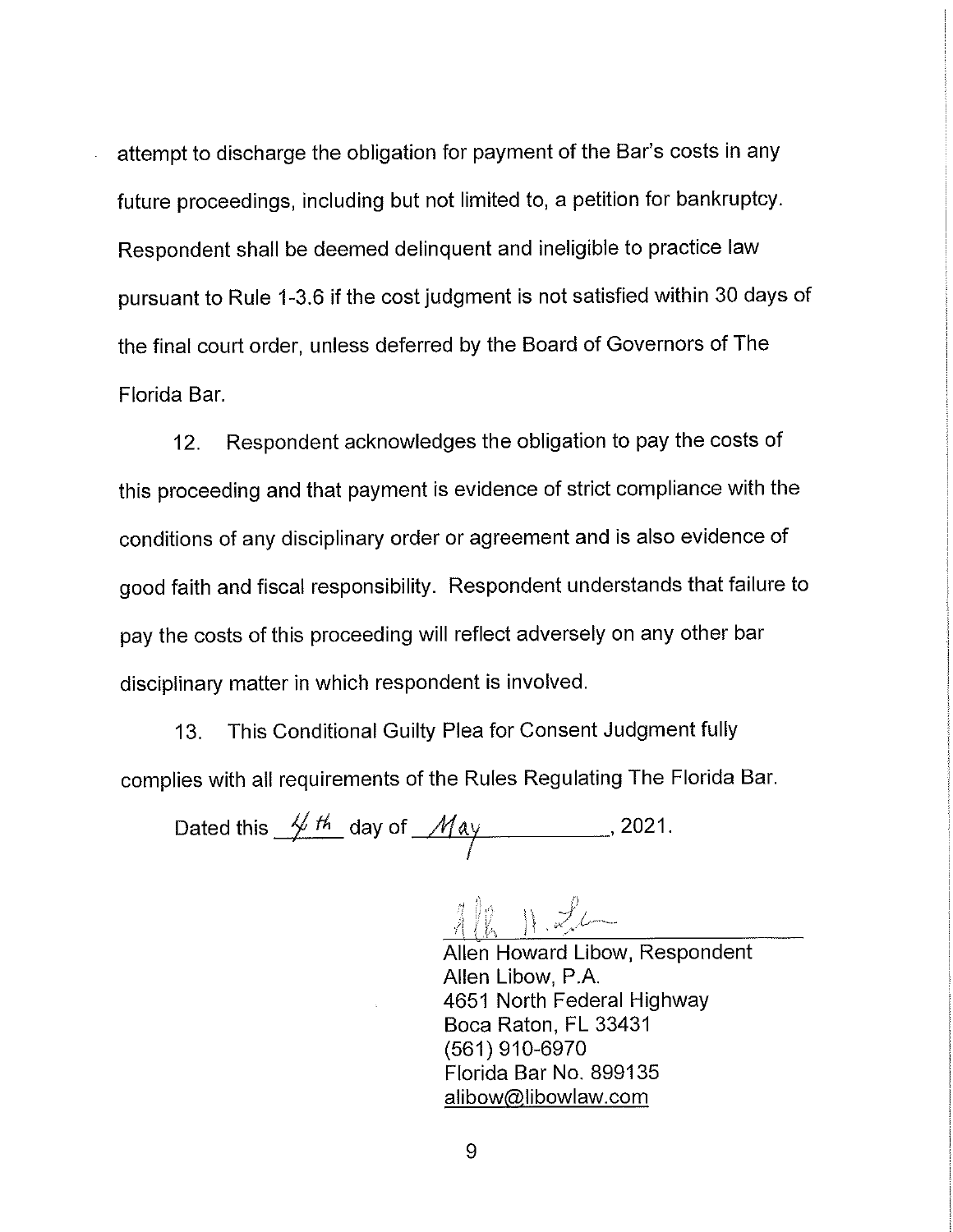Dated this 4th day of May, 2021.

Randi Klagran Zyanus

\_\_\_\_\_\_\_\_\_\_\_\_\_\_\_\_\_\_\_\_\_\_\_\_\_\_\_\_\_\_\_

 Lake Shore Plaza II 1300 Concord Terrace, Suite 130 Sunrise, Florida 33323 Randi Klayman Lazarus, Bar Counsel The Florida Bar Ft. Lauderdale Branch Office (954) 835-0233 Florida Bar No. 360929 rlazarus@floridabar.org mcasco@floridabar.org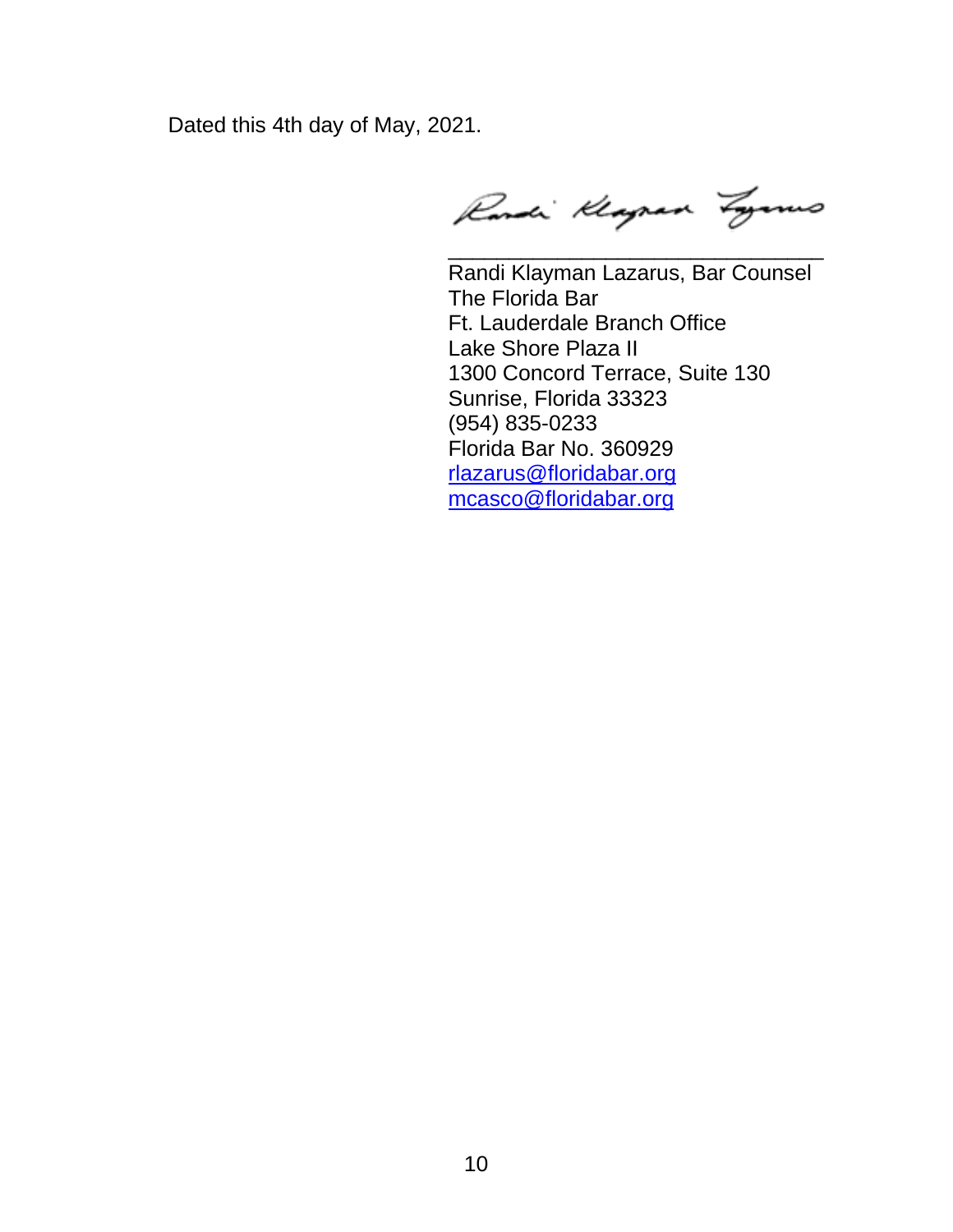- • "And since the rules require coordination between counsel, please lets keep all noncounsel out of this. Sure Ms. Ostrovsky is counsel, but apparently Mr. Brodie is so important, he stays in the background like the wizard of oz. And unless Ms. Ostrovsky is designated incompetent, she should remove her name from all pleadings, and file her own notice of unavailability and stop playing this cat and mouse game."
- • In the salutation to an e-mail to various female recipients: "Ladies (and Ms. Ostrovsky)."
- • In an e-mail to Mr. Brodie with the subject line "Turn Yourselves In": "You are now caught red handed with your lies and attempted judge shopping and manipulation in the court. You should turn yourselves in to the bar. You should tell your client he has made for an irreconcilable conflict with you in losing all your objectivity for purposes contrary to statute. / The racket is over. The legislative intent is clear in both chapter 39 and 61 as well as 4-1.6 concerning candor to the court and hurt to minors. Your client is a coward and is making a huge mistake preying in mine. He can call me a 'slimy Chabad lawyer' all he wants but won't be man enough to say that antisemetic comment to my face. His relationship to his daughter should also not be just curious to me, but curious to you. Tennis? You kidding me? She's a minor and a pro without consent of her mother who is required to. Big men. Picking on a girl after your buddy Wasserman cleaned out her mom. / Look. I'm not running or going anywhere and I don't care which lawyer is playing golf with which judge.… Child abuse and perjury are serious matters."
- • Following on the "Turn Yourselves In" e-mail, to which neither Mr. Brodie nor his firm appears to have replied: "Just got served your frivolous petition. Don't know why you wasted the money, as I told you Id accept service on Michelle's behalf. You and you client scare no one. Trust me. / Do me a favor, if you decide to get out, as you should, please refer the case over to John Schutz or Bob Shalhoub. Or even Charles cohen Im anxious to see them, again, and

## **Exhibit A**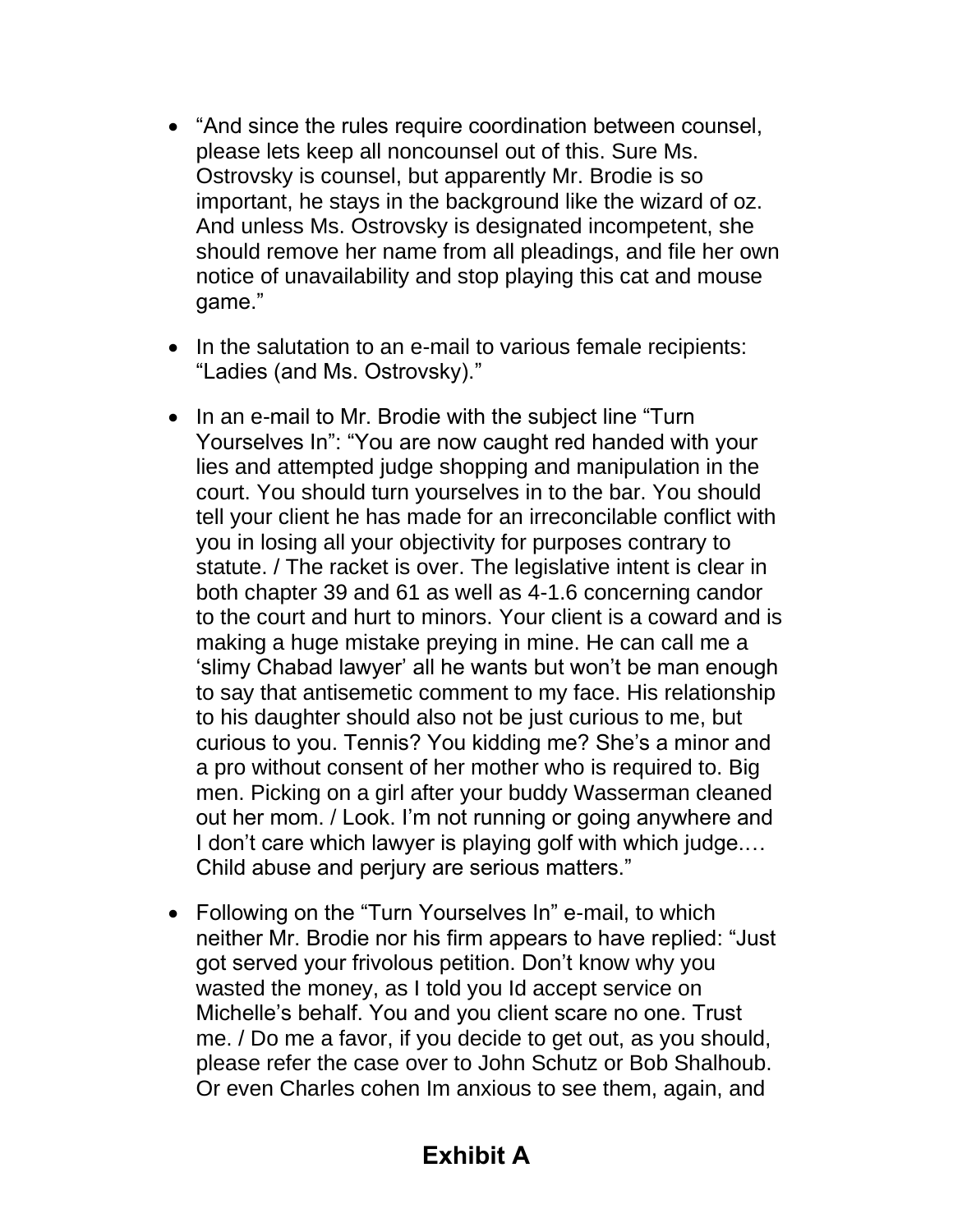their little crew. My sons are anxious to see them as well with their bran of what was judicial approved child abuse and Hippa violations. And one is over 18 and the other just there. / Get ready for Jerry Sandusky land in the court."

- • In an e-mail to Ms. Ostrovsky: "Let's also start getting your bills together. It would be nice to see if the contempt is a result of paying you or whether Brodie is telling the truth about being willing to hunt my client for his friend for free."
- • "Where I come from, we believe in having a 'fair fight.' I guess where your client comes from they believe in bullying women, and squash them, and their children along the way when the big daddy doesn't get what he wants. I also understand your client has gotten extremely physical with his physically outmatched sons, laying heatings upon them of epic proportion, at half his size."
- • "Lucky those kids aren't minors or I'd be reporting you for child abuse."
- • "Frankly, I am also sick and tired of some of you family lawyers who think the court is a playground. Maybe it was when French and Colin and Stern presided, but that has and continues to change."
- • "I have zero fear of you or any of that south county group. The swamp must be drained and you will practice ethically when dealing with me."
- • "So you go ahead with that fraudulent financial affidavit. But you better produce the contracts and make sure Sheri gets the profits out of the company she was and is entitled to from before Dana shut himself down or diverted. The contracts too."
- • "And if he doesn't turn over the information and money, disclosure of this issue will be required to be reported to the IRS. / And its not just Dana, the IRS can come at you, Kate, for advising this mischaracterized income and lack of